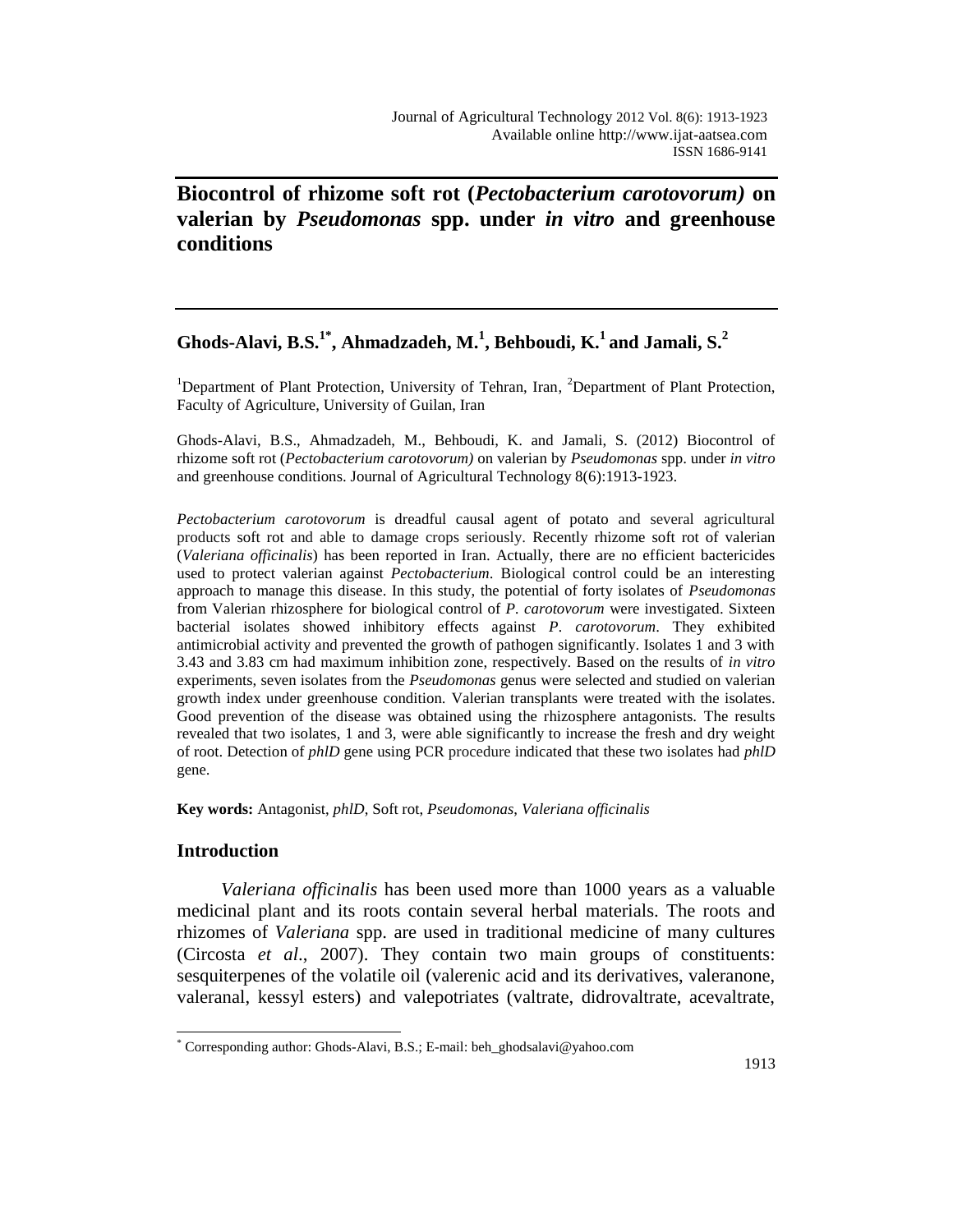isovaleroxy hydroxyl valtrate), in addition to other constituents such as flavonoids, triterpenes, lignans, alkaloids (Goppel and Franz, 2004). Valerian essential oils or extracts are used in the formulations of personal care products, cosmetics, aromatherapy, and veterinary practices. *V. officinalis* is one of the most popular herbal supplements for the treatment of anxiety and insomnia (Murphy *et al*., 2010).

Soft rot disease occurring on valerian rhizomes was reported in 2006 from the Medicinal Plants Institute of Karaj, Iran. Plant pathogenic bacteria produce pectolytic and macerating enzymes, most bacteria causing soft rot on many crops belong to certain *Pectobacterium* species and subspecies such as *Pectobacterium carotovorum* (Alippi *et al*., 1997; Catara *et al*., 2001). Because the pathogen invades the inner part of the plants, conventional chemical products, such as copper compounds, may not provide adequate control for the disease. To solve this problem, many scientists have focused on alternative solutions such as biological control in conventional and ecological (organic) agriculture (Aysan *et al*., 2003).

Biological control of soil-borne plant diseases by strains of *Pseudomonas* has been intensively studied (Cook *et al*., 1995). Most promising biocontrol strains produce antimicrobial metabolites that are relevant for their biocontrol activity (Keel and Defago, 1997) and are toxic to a range of different soil microorganisms' *in vitro* (Keel *et al*., 1992; Nowak-Thompson *et al*., 1994). In many biocontrol systems that have been studied, one or more antibiotics play a role in disease suppression. The fact that antibiosis is a common mechanism of biocontrol may be due to a bias in choice of organisms for study (Handelsman and Stabb, 1996).

*Pseudomonas* spp. is aerobic, gram-negative bacteria, ubiquitous in agricultural soils, and is well adapted to grow in the rhizosphere. Fluorescent pseudomonads are aggressive rhizosphere colonizers and produce a wide range of antimicrobial compounds (Kloepper, 1983). Most known biocontrol agents in the genus *Pseudomonas* produce antifungal metabolites: phenazines, pyrrolnitrin, pyoluteorin, phloroglucinols, cyclic lipopeptides, and hydrogen cyanide (Haas and Defago, 2005). Strains of *P. fluorescens* that produce the polyketide antibiotic 2,4diacetylphloroglucinol (2, 4-DAPG) are some of the most effective PGPR for controlling root and seedling diseases. The 2, 4-DAPG biosynthesis locus contains six genes, *phlA*, *phlB*, *phlC*, *phlD*, *phlE*, and *phlF*, coding for the regulation, synthesis, and putative export of 2, 4-DAPG (Bangera and Thomashow, 1999). The purpose of this study was the detection of fluorescent pseudomonads, which are able to control rhizome soft rot of valerian, under in vitro and greenhouse conditions.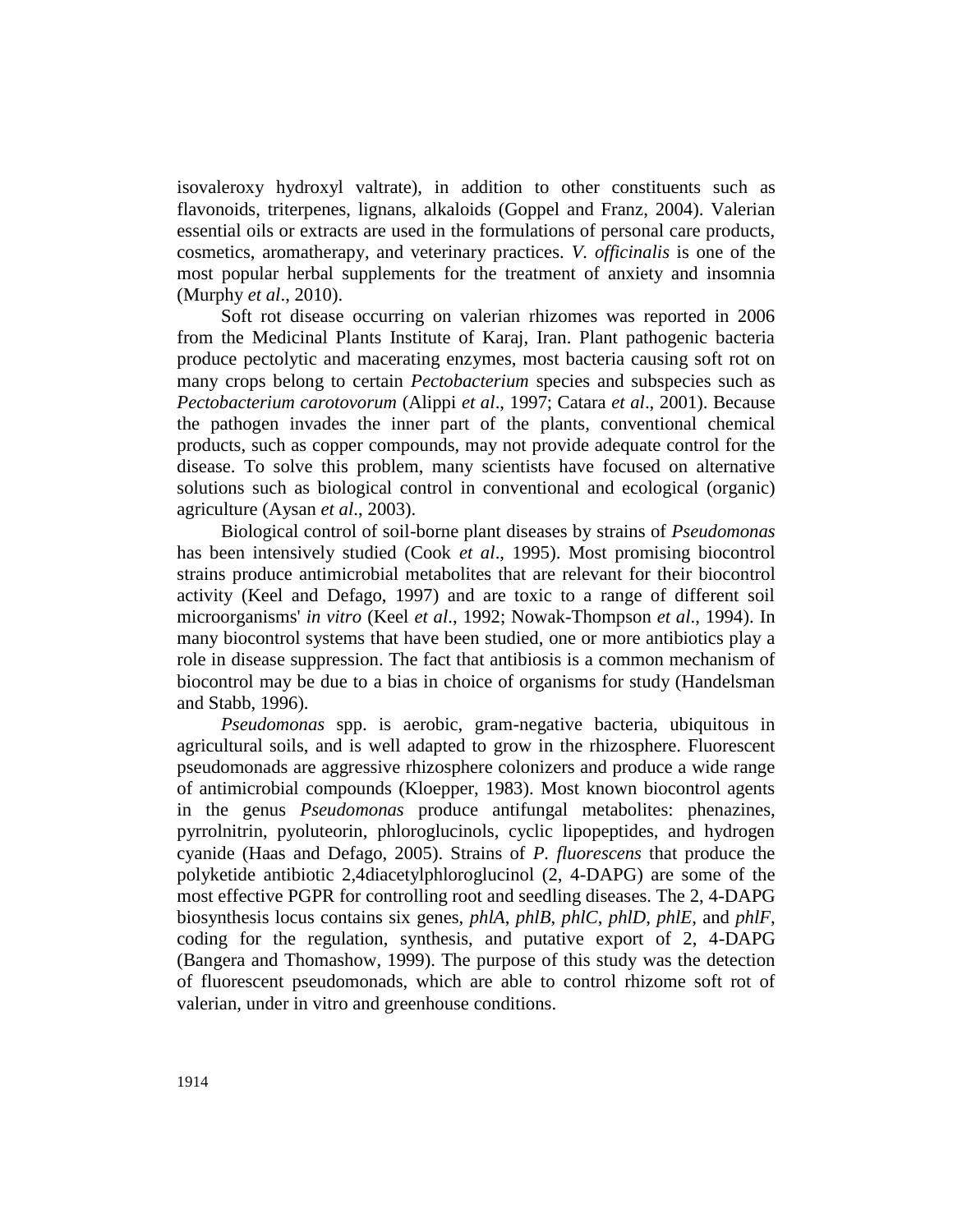### **Material and methods**

### *Bacterial isolates*

Forty bacterial isolates used in this study were isolated from the rhizosphere of valerian medicinal plant field of Jahad Daneshgahi Research Institute of Karaj (Table 1). *Pectobacterium carotovorum* strain was used in this study obtained from the laboratory of Plant Pathology at the College of Agriculture, University of Tehran, Iran.

### *In vitro antagonistic activity*

For determination of antagonistical activity, the method of Weller and Cook (1993) was used. Sterile paper disks (5mm in diameter) were impregnated with each of the bacteria suspensions  $1\times10^9$  concentration inoculated on NA medium at three replicates. After 48 h incubation at 28  $^{\circ}$ C, bacterial colonies were cleaned with cotton and killed with chloroform vapor. After aeration of Petri dishes, a suspension of strain  $Pc(10^9 \text{ cell/ml})$  was sprayed on this medium and incubated at 28  $\degree$ C for 2 days. Antagonistic activities were evaluated by measuring (as cm) the widths of the clear zones surrounding the spot cultures. Control plates were inoculated only by pathogen.

#### *Detection of phlD gene with gene-specific primers*

Four isolates of fluorescent *Pseudomonas* that had the greatest inhibition halo zone were selected. To detect *phl*D gene, the primer *Phl*2a (5'- GAGGACGTCGAAGACCACCA-3') and the reverse primer *Phl*2b (5'- ACCGCAGCATCGTGTATGAG-3) were used. DNA preparation was carried out according to Wang *et al*. (2001). To extract genomic DNA from pure cultures, bacterial cells were grown overnight at  $27^{\circ}$ C in King's B. PCR reaction were performed at 20µL mixture including 2 µL PCR (10x) buffer, 2  $\mu$ L MgCl<sub>2</sub>, 2  $\mu$ L dNTPs, 1  $\mu$ L from each primer, 4  $\mu$ L lysed cell suspension, 0.3 unit Taq DNA Polymerase. Amplification was performed with a GP001 thermal cycler. The thermo cycler (PCR) program included an initial denaturation at 94 $\rm{°C}$  for 4 min followed by 35 cycles of 94 $\rm{°C}$  for 1 min; 60 $\rm{°C}$ for 1 min;  $72^{\circ}$ C for 1 min; and then a final extension at  $72^{\circ}$ C for 5 min.

PCR products were separated by electrophoresis on agarose gel (1%) with TAE (1x) buffer at 75 volts for 1hr approximately quantified according to the intensity of bands on the gel and then were stained and examined with GELRED. *P. fluorescenc* CHA0 was used as the positive control and water was selected as negative control. To estimate the length of amplified DNA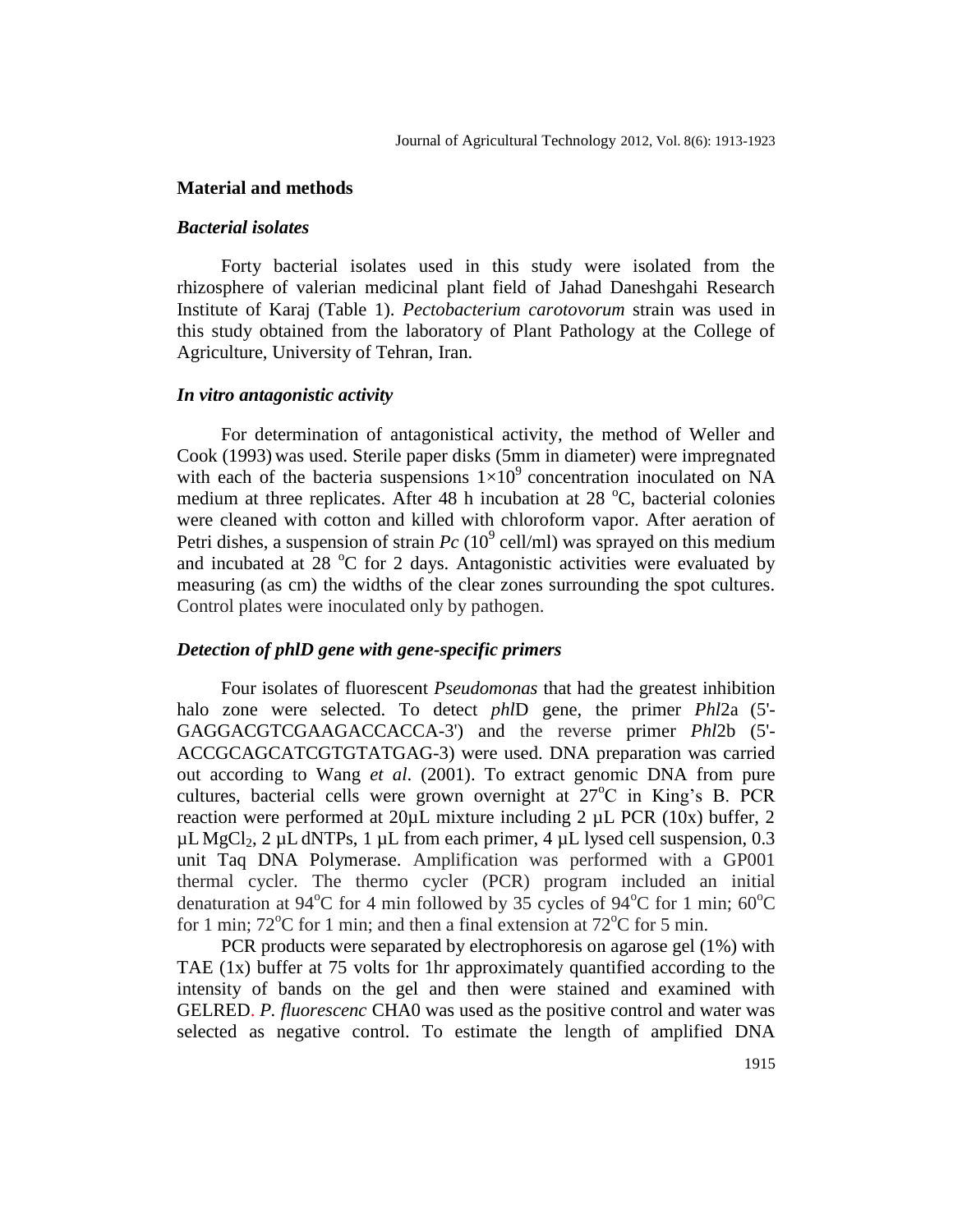fragments, 1kb genomic marker DNA ladder gene was used. All of the materials used in PCR reaction mixtures and primers, were obtained from CinnaGen Inc, Iran.

#### *Volatile metabolites production*

This test was performed via modified method of Fiddaman and Rossall (1993). Antagonistic bacterial suspension at  $1\times10^{9}$  cell/ml were spread uniformly on the NA medium and incubated for 24h at  $26^{\circ}$ C. Filter papers with 5mm diameter, impregnated with pathogenic bacteria suspension, were placed in three parts the medium. Petri dishes containing antagonistic bacteria were placed on Petri dishes of pathogenic bacteria. The plates were sealed with parafilm to inhibit exit of volatile. Thus, only the volatile metabolites of antagonistic bacteria could have affect on the pathogen. One plate without inoculation of antagonistic bacteria was considered as the control plate. After two days incubation at  $26^{\circ}$ C, the reduction percent of the pathogen growth was measured. This experiment was conducted in a completely randomized design with three replications.

### *Greenhouse studies*

Greenhouse experiments were conducted in the summer of 2010 in Jahad Daneshgahi Medicinal Plant Research Institute, Karaj, Iran. Six strains of bacteria with the greatest *in vitro* inhibition were tested in a greenhouse on valerian plants to evaluate their control ability bacterial wilt *in planta*. Valerian transplants were planted in 10 cm depth and covered with soil. From 24 hcultures of each antagonist  $1 \times 10^{9}$  cell/ml was prepared by using a spectrophotometer. The suspensions were inoculated on the roots. After 30 min; the  $1\times10^6$  cell/ml suspension of the pathogen inoculated on roots. A randomized complete block design was used with six replications per treatment. Each replicate contained two plants. Control plants were treated with pathogen. Plots were irrigated by overhead sprinklers.

#### *Measurement of plant growth parameters*

Four months after inoculation, plants were removed from the soil and washed. Fresh and dry weights of roots were measured. The averages of treatments were compared using the least significant difference (LSD).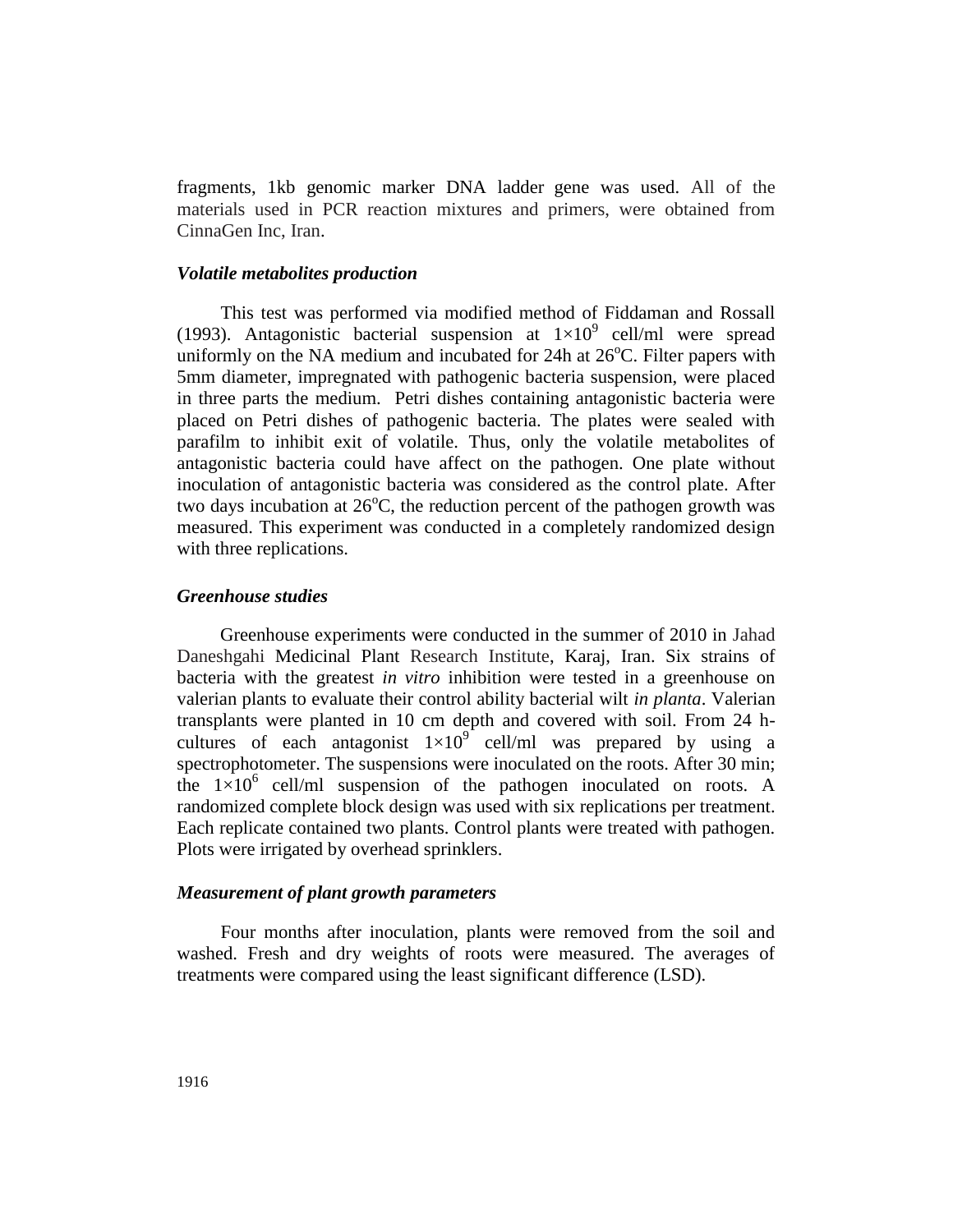### *Statistical analysis*

All data were analyzed by SAS 9.1 software (SAS institute, USA) and GLM procedure. Least significant difference values were used at  $P \leq 0.01$ . All experiments were conducted in three replicates.

### **Results**

A total of 40 rhizospheric bacteria were screened against *Pc* strain, 16 strains had inhibitory effects that ranged from an average of 1.20 -3.83 cm radius of inhibition zone. The antagonistic effects of the candidates on the pathogen are shown in Table 1. Six isolates with inhibition zones of 1.86- 3.83 cm radius were selected and used for further study. All of the six isolates were fluorescent under UV light when cultured on KB medium, and were identified as fluorescent pseudomonads based on the Bergey's Manual.

**Table 1.** In vitro inhibition (cm) of growth of Pc strain by antagonistic bacterial isolates. NA media incubated at  $28\text{ °C}$  for 48 hr. Comparison of inhibition halo diameter of isolates and amount of reduction diameter of pathogen colony by volatile metabolites of isolates

| <b>Isolates</b> | Genus              | of<br>diameter<br>Average  | Average diameter of pathogen   |
|-----------------|--------------------|----------------------------|--------------------------------|
|                 |                    | inhibition<br>halo<br>zone | colony in volatile metabolites |
|                 |                    | (cm)                       | test                           |
|                 |                    |                            |                                |
| 1               | Pseudomonas        | 3.43333 b                  | 0.66667 ghi                    |
| 2               | Pseudomonas        | 1.33333 gh                 | 0.76667 defg                   |
| 3               | Pseudomonas        | 3.83333 a                  | 0.63333 hi                     |
| 4               | Pseudomonas        | 1.96667 e                  | 0.60000 i                      |
| 5               | Erwinia            | 0.00000 i                  | 0.90000 abc                    |
| 6               | Pseudomonas        | 2.06667 e                  | 0.63333 hi                     |
| 7               | Pseudomonas        | 2.46667 d                  | $0.76667$ defg                 |
| 8               | Pseudomonas        | 0.00000 i                  | 1.00000a                       |
| 9               | Pseudomonas        | 2.80000c                   | 0.70000 fghi                   |
| 10              | Pseudomonas        | 2.30000 d                  | 0.73333 efgh                   |
| 11              | Pseudomonas        | 1.20000 h                  | 0.60000 i                      |
| 12              | Erwinia            | 0.00000 i                  | 1.00000a                       |
| 13              | <b>Bacillus</b>    | 0.00000 i                  | 0.80000 cdef                   |
| 14              | Xanthomonas        | 0.00000 i                  | 0.83333 bcde                   |
| 15              | <i>Xanthomonas</i> | 0.00000 i                  | 0.73333 efgh                   |
| 16              | Pseudomonas        | 0.00000 i                  | 0.70000 fghi                   |
| 17              | Xanthomonas        | 0.00000 i                  | 1.00000a                       |
| 18              | unknown            | 0.00000 i                  | 0.90000 abc                    |
| 19              | <b>Bacillus</b>    | 0.00000 i                  | 0.90000 abc                    |
| 20              | Pseudomonas        | 0.00000 i                  | 0.86667 bcd                    |

1917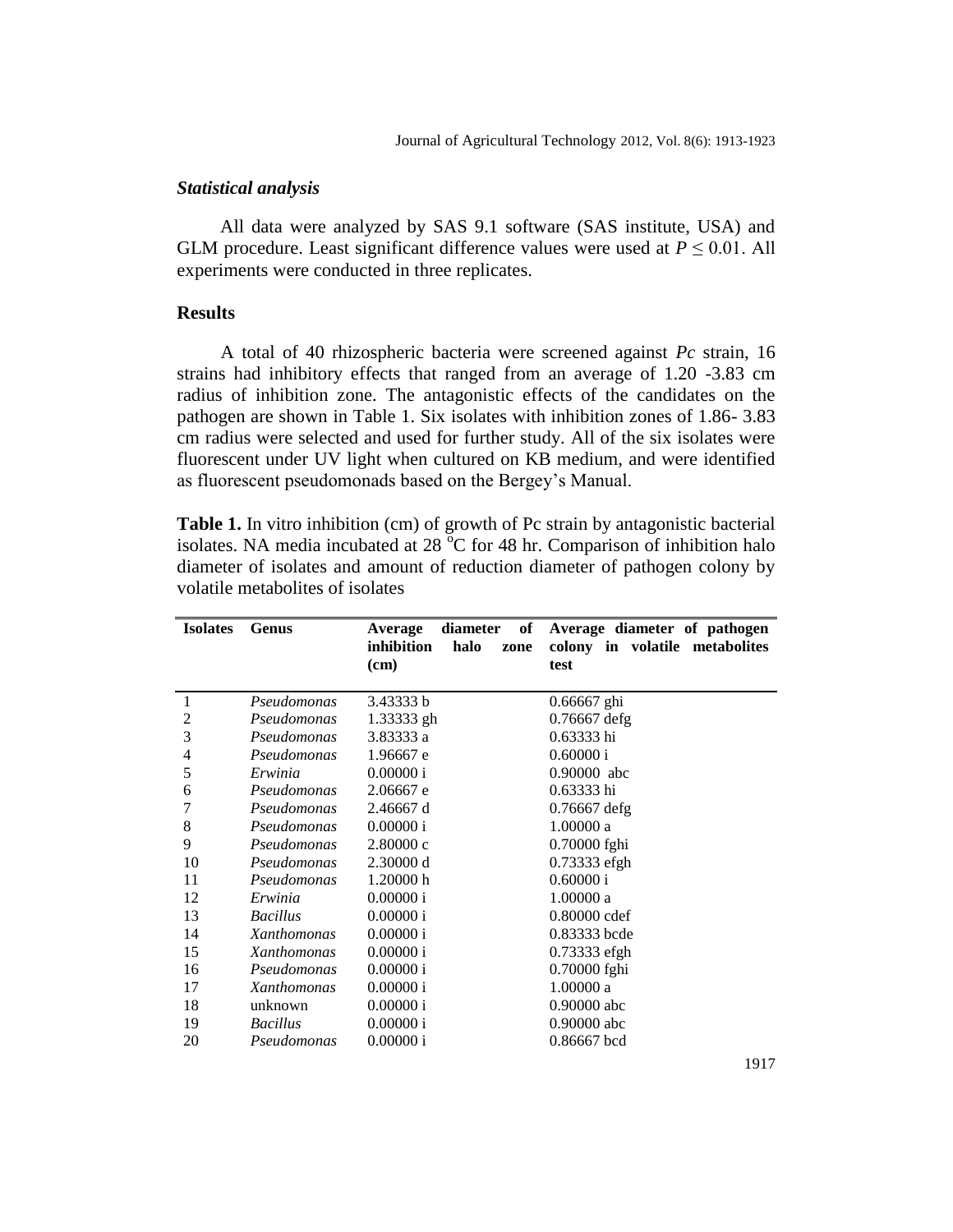| 21      | <b>Bacillus</b> | 0.00000 i  | 0.86667 bcd    |
|---------|-----------------|------------|----------------|
| 22      | <b>Bacillus</b> | 0.00000 i  | 1.00000 a      |
| 23      | Xanthomonas     | 0.00000 i  | 1.00000 a      |
| 24      | Pseudomonas     | 0.00000 i  | $0.90000$ abc  |
| 25      | Pseudomonas     | 1.23333 gh | $0.93333$ ab   |
| 26      | Pseudomonas     | 2.00000 e  | 0.80000 cdef   |
| 27      | Pseudomonas     | 2.06667 e  | $0.76667$ defg |
| 28      | Pseudomonas     | 1.43333 fg | 0.86667 bcd    |
| 29      | Agrobacterium   | 1.56667f   | $0.76667$ defg |
| 30      | unknown         | 2.00000 e  | 0.63333 hi     |
| 31      | Erwinia         | 0.00000 i  | $0.90000$ abc  |
| 32      | Pseudomonas     | 0.00000 i  | 0.83333 bcde   |
| 33      | <b>Bacillus</b> | 0.00000 i  | 0.80000 cdef   |
| 34      | Pseudomonas     | 0.00000 i  | $0.90000$ abc  |
| 35      | <b>Bacillus</b> | 0.00000 i  | $0.90000$ abc  |
| 36      | Pseudomonas     | 1.86667 e  | $0.63333$ hi   |
| 37      | Pseudomonas     | 0.00000 i  | $0.80000$ cdef |
| 38      | <b>Bacillus</b> | 0.00000 i  | 0.73333 efgh   |
| 39      | <b>Bacillus</b> | 0.00000 i  | 0.80000 cdef   |
| 40      | Pseudomonas     | 0.00000 i  | 0.83333 bcde   |
| control |                 | 0.00000 i  | 1.00000 a      |

Means in the same column followed by the same letter did not differ significantly at  $P \le 0.01$ ; Control plates were inoculated only by pathogen.

The method of in vitro (test chloroform vapor) indicated that the strains differed in inhibiting the pathogen. Isolates 1 and 3 exhibited significantly greater inhibition zones than the other isolates (Figure 2).

The results of the PCR analysis with primers phl2a and phl2b indicated that a DNA fragment approximately 745 bp in size was obtained in three strains 1, 3 and 6 (Figure 1). For comparative purposes, strain CHA0 was used as a positive control for the detection of *phlD* gene. Correlation analysis was used to identify whether there was a link statistically between inhibition of bacteria growth on plates and production of the antibacterial metabolites by the antagonistic isolates or the existence of *phlD* gene in these bacteria. The results revealed that collectively there was obvious link between them. In strains such as 1, 3 and 6 a correlation observed between the presence of *phlD* genes and antibacterial activities.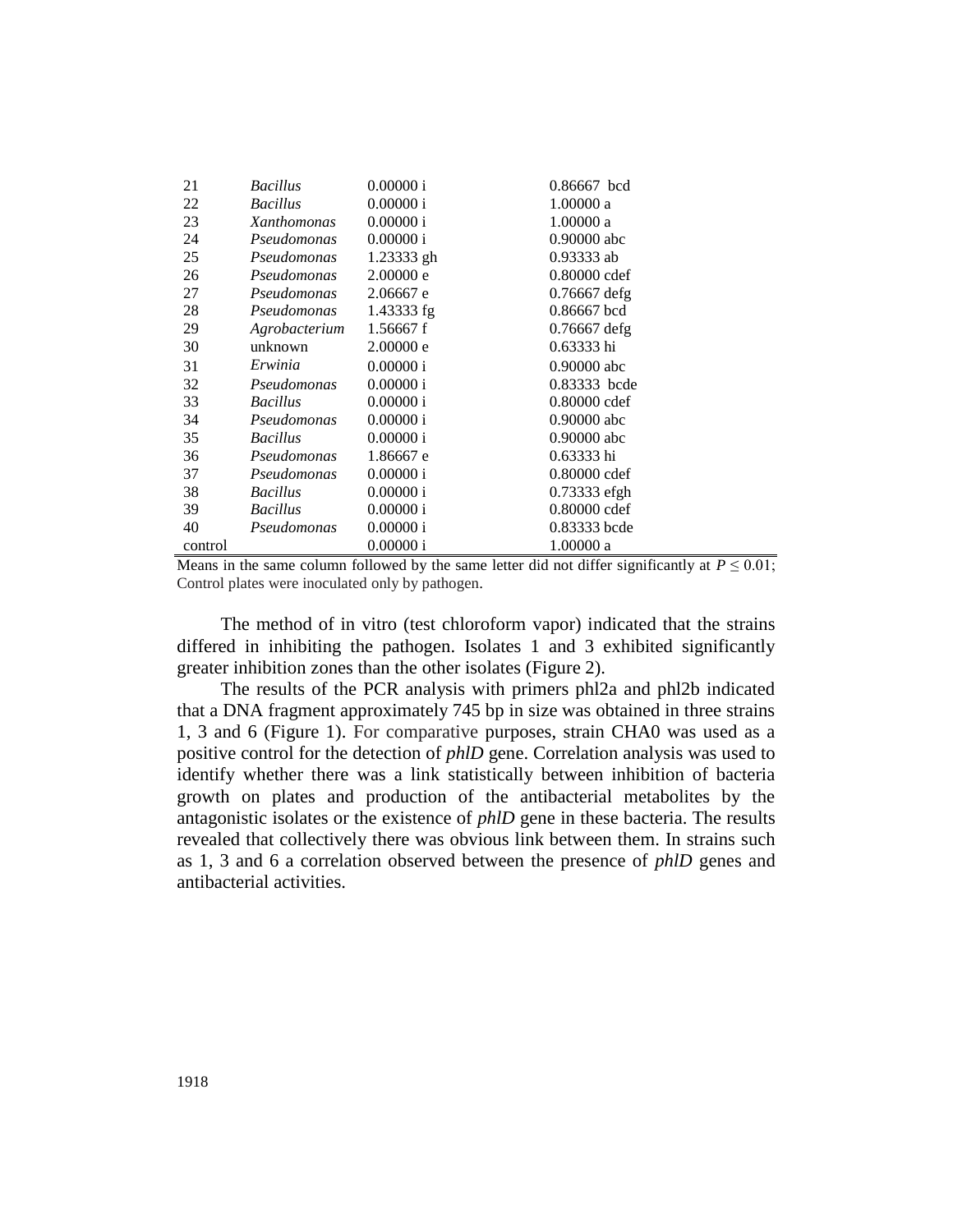Journal of Agricultural Technology 2012, Vol. 8(6): 1913-1923



**Fig. 1.** PCR amplification of the *phlD* gene for fluorescent *Pseuodomonas*. Lanes M, 1-kb ladder; C, negative control (lysis buffer); CHAO, positive control.

The result of volatile metabolites on NA medium against *Pc* showed that 87.5% of isolates decreased the pathogen colony diameter. Based on average comparison, the highest reduction of colony diameter of pathogen was 40% and caused by isolates 4 and 11.

The in-planta efficacy of selected antagonists for the control of Pc wilt in valerian plants was evaluated under greenhouse conditions. The antagonistic isolates monitored by measuring plant biomass (fresh and dry weight) showed variation among plants treated with antagonists and the untreated control. There were significant differences among treatments for both dry and fresh weight of valerian plants. The effects of the six antagonists 1, 3, 6, 10, 27 and 36 on the transplants can be seen in Table 2.



**Fig. 2.** Inhibition halo is caused by isolates 1 (A) and 3 (B) against *Pc*.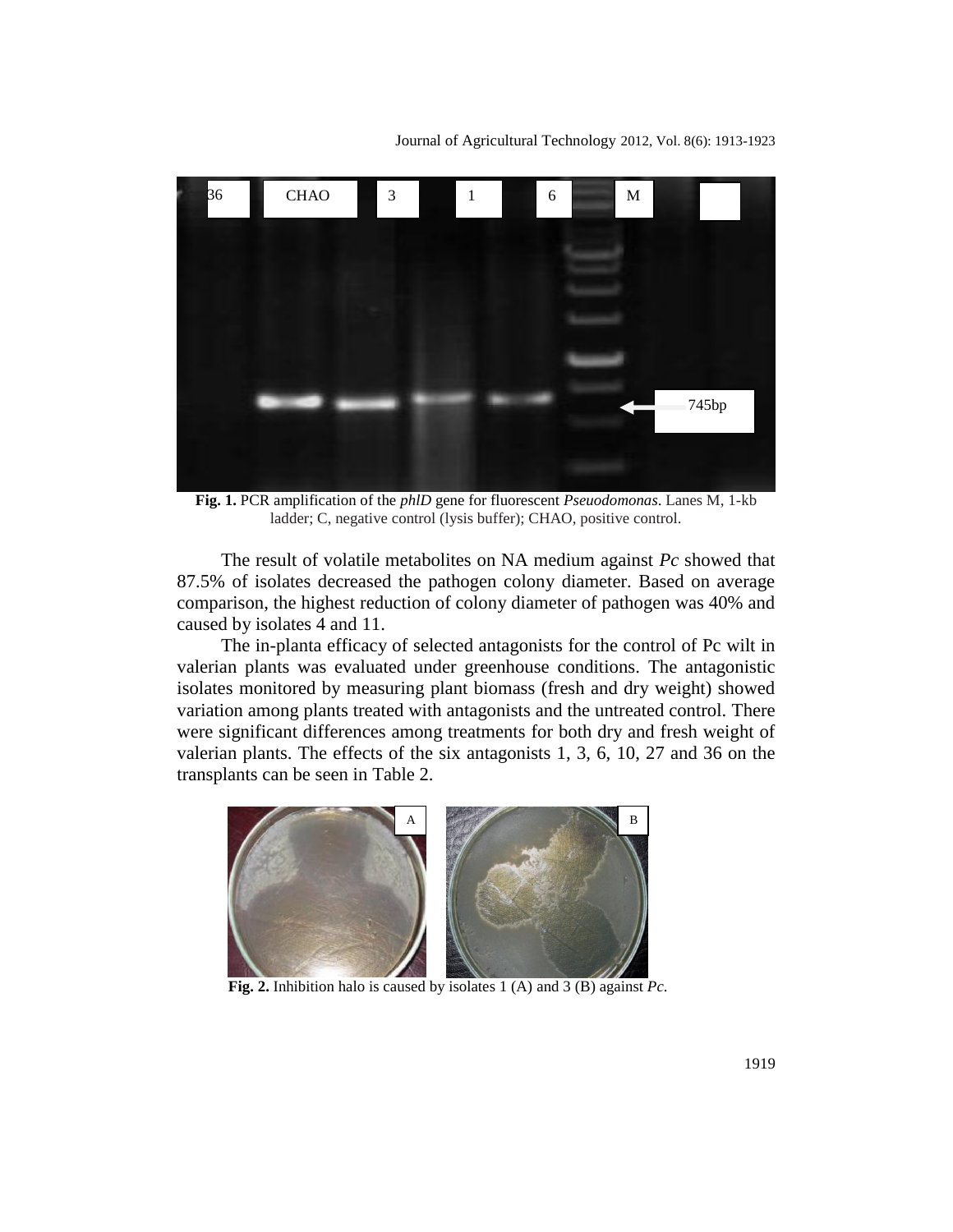| <b>Isolates</b> | Average root dry weight per plant (g) |
|-----------------|---------------------------------------|
|                 | 6.3000 bc                             |
| 2               | 5.1133 bcd                            |
| 3               | 9.0233a                               |
| 6               | 4.1000 cde                            |
| 10              | 4.1700 cde                            |
| 27              | $6.4700$ bc                           |
| 36              | $6.6300$ ab                           |
| Control         | $2.6567$ e                            |

**Table 2.** Effect of selected antagonists on valerian root dry weight as compared to control under greenhouse conditions

Significant differences among some of the treated valerians after four months were observed. Isolates 1, 3, 6 and 36 had the highest effect on promotion of fresh weight of valerian roots, whereas isolate 27 had the least effect and has no significant difference with the control (Table 3).

**Table 3.** Effect of antagonistic bacterial isolates on valerian root fresh weight; Control plants were treated with pathogen.

| Isolates | Average root fresh weight per plant (g) |
|----------|-----------------------------------------|
|          | 11.862 bc                               |
| 2        | 6.520 bcd                               |
| 3        | 14.007 a                                |
| 6        | 10.242 cde                              |
| 10       | 5.468 cde                               |
| 27       | 7.645 bc                                |
| 36       | 8.167 ab                                |
| Control  | 4.147 e                                 |

Values within the same column followed by the same letter do not differ significantly  $(a = 0.05)$ 

#### **Discussion**

The soft rot bacterium (*P. carotovorum*) is a pathogen of many plant species, affecting crops in subtropical and temperate areas worldwide (Catara *et al*., 2001). Several studies have shown that the effect of PGPR on plant growth can be associated with the inhibition of deleterious microorganisms (Kloepper and Schroth, 1981). Biological control of plant diseases has no harmful effects upon nature. More attention to non-chemical control procedures is the necessary.

In the present research, antagonistic ability of forty bacteria isolated from valerian rhizosphere against *Pc* was investigated. The results on NA medium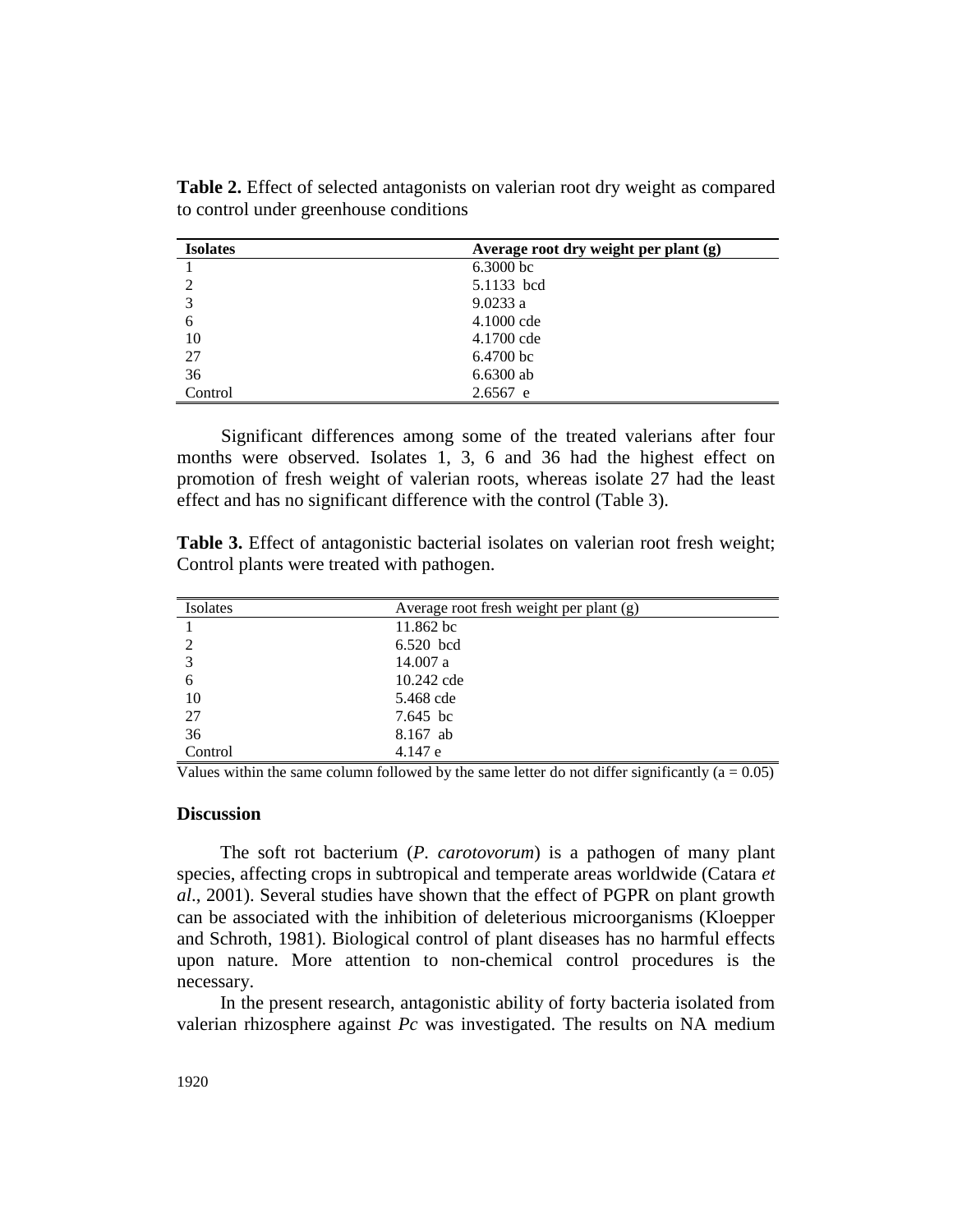showed that 40 percent of isolates had the ability to produce an inhibition halo against the *Pc* and reduction of pathogen colony diameter. The maximum diameter of inhibition zone was 3.83 and 3.43 cm, belonging to the isolates 1 and 3, respectively*.* Minimum diameter of inhibition zone was 1.20 cm belonging to isolate 11. The antibacterial activity of each isolate under *in vitro*  condition is shown in Table 1.

According to Cook *et al.* (1995), antibiotic-producing PGPR have been studied widely during the last decade, and special attention has been paid to 2, 4-DAPG-producing *Pseudomonas* spp. because of their ability to control a wide variety of soil-borne plant pathogens. In other words, antibiotic production has recently been recognized as an important feature in the biological control of plant diseases by fluorescent pseudomonads. The presence of *phl* genes can be used as a suitable marker for the screening and selection of bacteria with potential biocontrol activity. In this study, we used PCR analysis to detect 2, 4- DAPG-producing *Pseudomonas* isolates based on the amplification of *phlD* gene sequences. Occurrence of the *phlD* gene was demonstrated through the detection of a 745 bp DNA fragment in three strains 1, 3 and 6 as well as the control strain CHA0, using a PCR assay with primers phl2a and phl2b. Overall, correlation analyses reveal significant links between inhibition of bacterial growth on plates and production of the antibacterial metabolites by the fluorescent *Pseudomonas* spp. or the existence of *phlD* genes in these bacteria.

Hydrogen cyanide produced by *P. aeruginosa* had the characteristics of a secondary metabolite which played an important role in biocontrol (Castric, 1975). Fluorescent pseudomonads are aggressive rhizosphere colonizers and produce a wide range of antimicrobial compounds (Kloepper, 1983). The result of volatile metabolites on NA medium against *Pc* strains revealed significant links between inhibition of bacteria growth on plates and production of the volatile extracellular metabolites by the fluorescent *Pseudomonas* spp.

Our results suggested that isolate number 3 is a beneficial antagonist which can reduce soft rot disease caused by *P. carotovorum* on valerian in greenhouse experiments and may be a useful element for the disease management in valerian cultivated region (Figure 3).

In as much as roots containing soft rot pathogen are hazardous in valerian planting, preinoculation of antagonist seedlings may provide a convenient strategy for the production of *Valeriana officinalis* plantlets resistant to soft rot on a large scale.

In conclusion, the results of this study showed that biological control is an efficient procedure for control of soft rot and fluorescent pseudomonads are suitable agents for controlling this disease.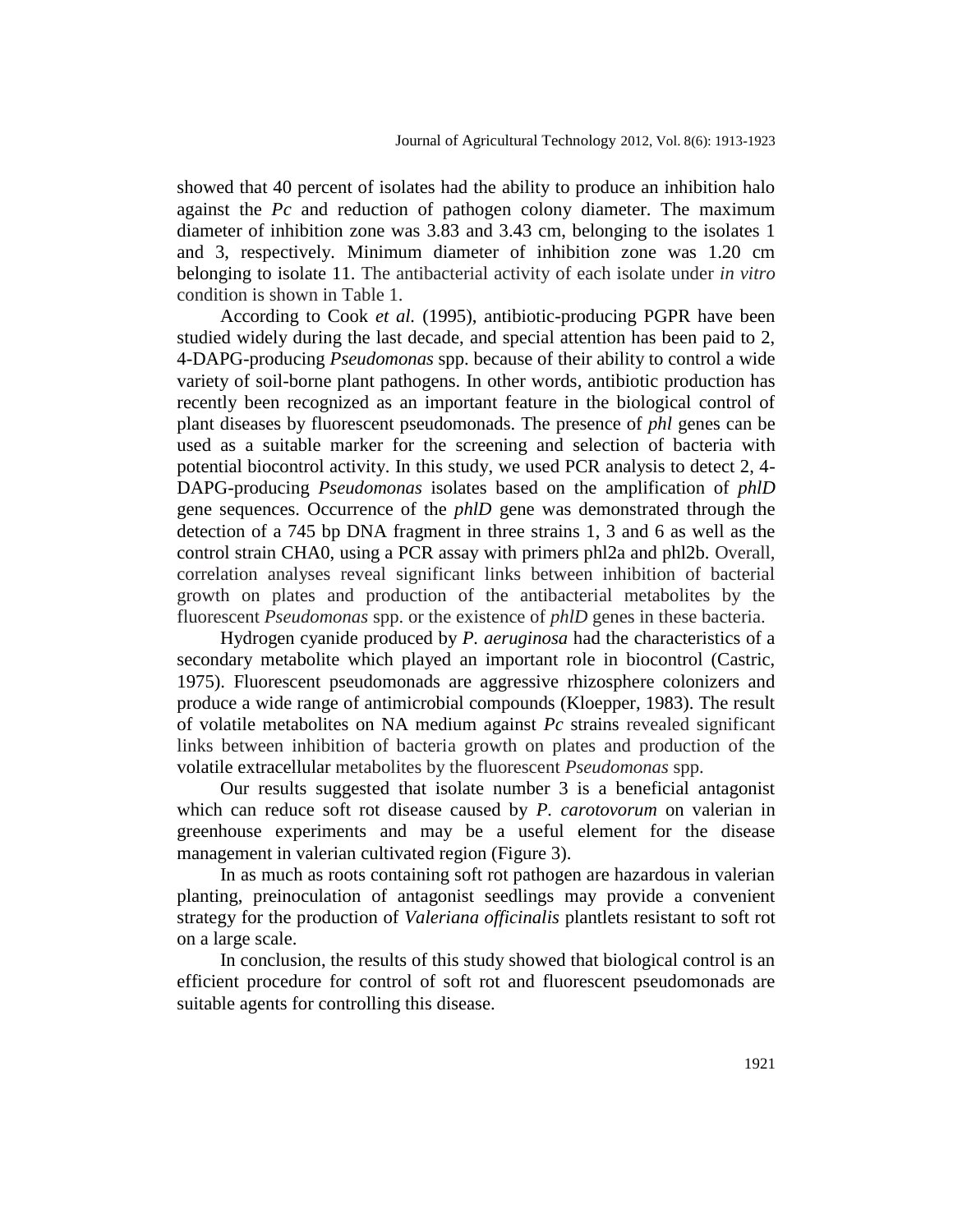

**Fig. 3.** Differentiation between growths of treated plants with isolate 3 and infected control; A, treatment with pathogen; B, treatment with antagonist (Isolate 3) and pathogen.

#### **Acknowledgements**

This research was supported by Biological Center of Excellence, University of Tehran and Jahad Daneshgahi Medicinal Plant Research Institute. The authors would like to express their appreciation to Seyed Vahid Ghasemi for his help in conducting this experiment.

#### **References**

- Alippi, A.M., Dal Bó, E., Ronco, L.B. and Casanova, P.E. (1997). Tomato as a new host of *Erwinia carotovora* subsp. *carotovora* in Argentina. Plant Disease 81: pp. 230.
- Aysan, Y., Karatas, A. and Cinar, O. (2003). Biological control of bacterial stem rot caused by *Erwinia chrysanthemi* on tomato. Crop Protection 22:807–811.
- Bangera, M.G. and Thomashow, L.S. (1999). Identification and characterization of a gene cluster for synthesis of the polyketide antibiotic 2, 4-diacetylphloroglucinol from *Pseudomonas fluorescens* Q2-87. Bacteriology 181:3155-3163.
- Castric, P.A. (1975). Hydrogen cyanide a secondary metabolite of *Pesudomonas aeruginosa.*  Canadian Journal of Microbiology 21:613-618.
- Catara, V., Bella, P., Pollizi, G. and Paratore, A. (2001). First report of bacterial stem rot caused by *Pectobacterium carotovorum* subsp. *carotovorum* and *P. carotovorum* subsp. *atrosepticum* on grafted eggplant in Italy. Plant Disease 85:921-925.
- Circosta, C., De Pasquale, R., Samperi, S., Pino, A. and Occhiuto, F. (2007). Biological and analytical characterization of two extracts from *Valeriana officinalis*. Journal of Ethnopharmacology 112:361–367.
- Cook, R.J., Thomashow, L.S., Weller, D.M., Mazzola, M., Bangera, G. and Kim, D.S. (1995). Molecular mechanisms of defense by rhizobacteria against root disease. [Proceedings of](http://www.google.com/url?sa=t&source=web&cd=1&ved=0CBMQFjAA&url=http%3A%2F%2Fwww.pnas.org%2F&rct=j&q=Proc%20Natl%20Sci.&ei=ilkpTYvkHYuo8QPPwJGLAw&usg=AFQjCNF8L8b8kaHKmCj0CPzwGkSLYL9tsA&sig2=ae7PrW3rb2_BrHvolkCPig&cad=rja)  [the National Academy of Sciences](http://www.google.com/url?sa=t&source=web&cd=1&ved=0CBMQFjAA&url=http%3A%2F%2Fwww.pnas.org%2F&rct=j&q=Proc%20Natl%20Sci.&ei=ilkpTYvkHYuo8QPPwJGLAw&usg=AFQjCNF8L8b8kaHKmCj0CPzwGkSLYL9tsA&sig2=ae7PrW3rb2_BrHvolkCPig&cad=rja) 92:4197-4201.